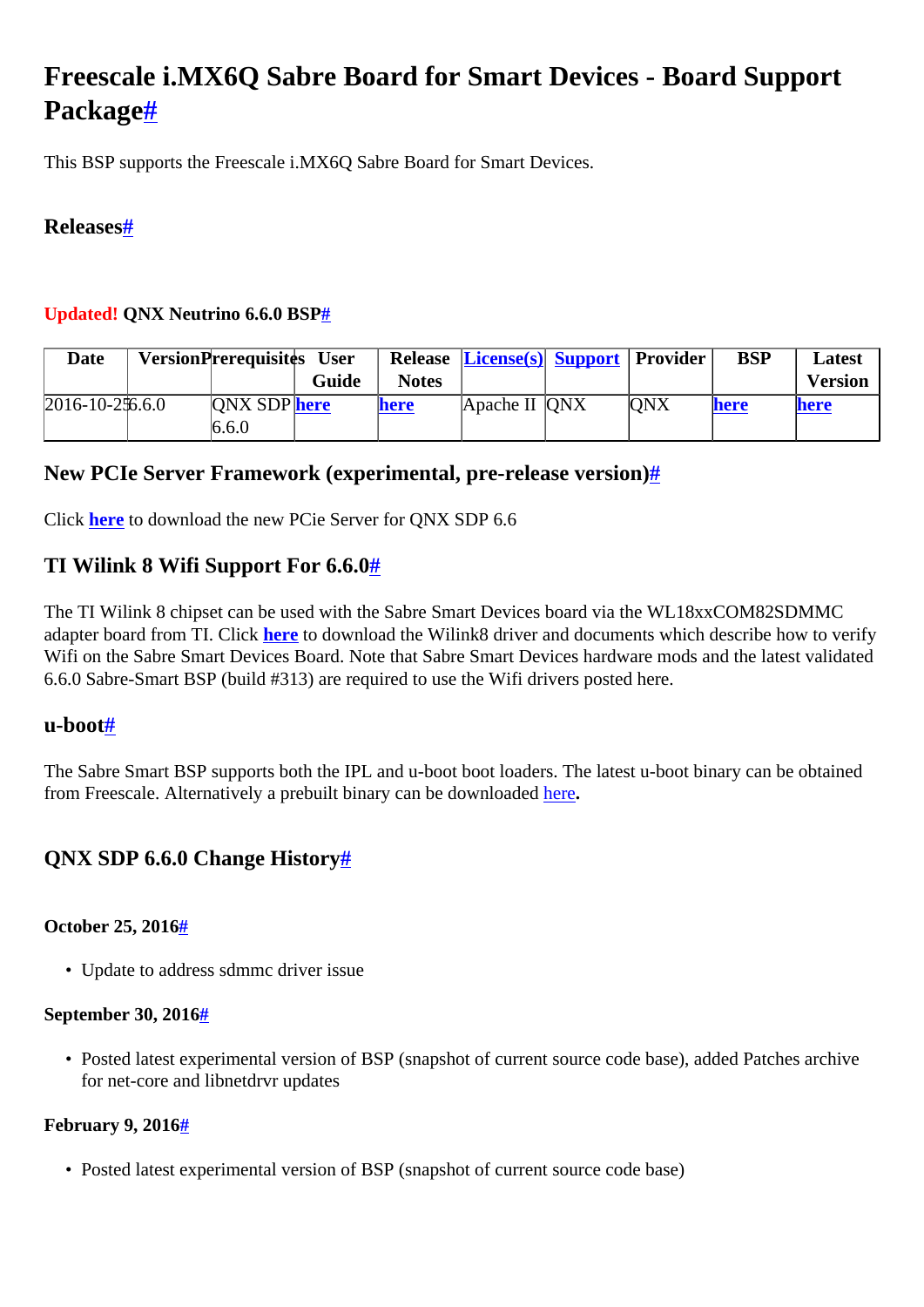## <span id="page-1-0"></span>**April 9, 2015[#](#page-1-0)**

• Posted BSP and Wilink 8 drivers corresponding to QNX Wireless Framework 1.0 Release

#### <span id="page-1-1"></span>**January 27, 201[5#](#page-1-1)**

• updated io-usb command line in build file, BSP now includes devu-ehci-mx28.so instead of devu-ehcimx31.so

#### <span id="page-1-2"></span>**January 16, 201[5#](#page-1-2)**

• Added TI Wilink8 Wifi support

#### <span id="page-1-3"></span>**June 19, 201[4#](#page-1-3)**

• fixed an MSI interrupt issue

#### <span id="page-1-4"></span>**April 25, 2014[#](#page-1-4)**

• Initial pre-release version posted

## <span id="page-1-5"></span>**Updated! QNX Neutrino 6.5.0 SP[1#](#page-1-5)**

| <b>Date</b>        | <b>Version</b> | <b>Prerequisites Installation</b>   User Guide   License(s) |                      |                | Provider   | <b>Download</b>  |
|--------------------|----------------|-------------------------------------------------------------|----------------------|----------------|------------|------------------|
|                    |                |                                                             | <b>Notes</b>         |                |            |                  |
| $ 2017 - 05 - 04 $ | $6.5.0$ SP1    | <b>ONX</b>                                                  | $6.5.0$ Generic here | <b>ODL</b> and | <b>ONX</b> | Project          |
|                    |                | Momentics                                                   | <b>Notes</b>         | Apache II      |            | <b>Downloads</b> |
|                    |                | $6.5.0$ SP1                                                 |                      |                |            |                  |

## <span id="page-1-6"></span>**DVFS Manage[r#](#page-1-6)**

Click **[here](http://community.qnx.com/sf/frs/do/listReleases/projects.bsp/frs.arm_v7_dvfs_manager_and_client)** to download the DVFS Manager and Client for armle-v7 [SoCs](http://community.qnx.com/sf/wiki/do/createPage/projects.bsp/wiki?pageName=SoCs&referrerPageName=FreescaleImx6QSabreSmart) - Note: updated kernel/libc patch required for DVFS support, get it [here](http://community.qnx.com/sf/frs/do/viewRelease/projects.bsp/frs.kernel_and_libc_patch_for_arm_co.kernel_and_libc_patch_for_arm_co) )

# <span id="page-1-7"></span>**Features[#](#page-1-7)**

| <b>Feature</b>       | <b>Planned Availability</b> | Format     | <b>Notes</b>                                                                                                       |
|----------------------|-----------------------------|------------|--------------------------------------------------------------------------------------------------------------------|
| IPL                  | Completed                   | <b>SRC</b> |                                                                                                                    |
| Startup              | Completed                   | <b>SRC</b> |                                                                                                                    |
| Serial               | Completed                   | <b>SRC</b> |                                                                                                                    |
| DMA library          | Completed                   | <b>SRC</b> |                                                                                                                    |
| Ethernet             | Completed                   | <b>SRC</b> |                                                                                                                    |
| <b>SDMMC</b>         | Completed                   | <b>SRC</b> |                                                                                                                    |
| <b>SPI NOR flash</b> | Completed                   | <b>SRC</b> | NOTE: SPI NOR flash is<br>populated on build options<br>MCIMX6Q-SDP and<br>MCIMX6DL-SDP, but not<br>on MCIMX6Q-SDB |
| <b>SATA</b>          | Completed                   | BIN        |                                                                                                                    |
| I2C                  | Completed                   | <b>SRC</b> |                                                                                                                    |
| <b>WDT</b>           | Completed                   | <b>SRC</b> |                                                                                                                    |
| <b>USB</b>           | Completed                   | BIN        |                                                                                                                    |